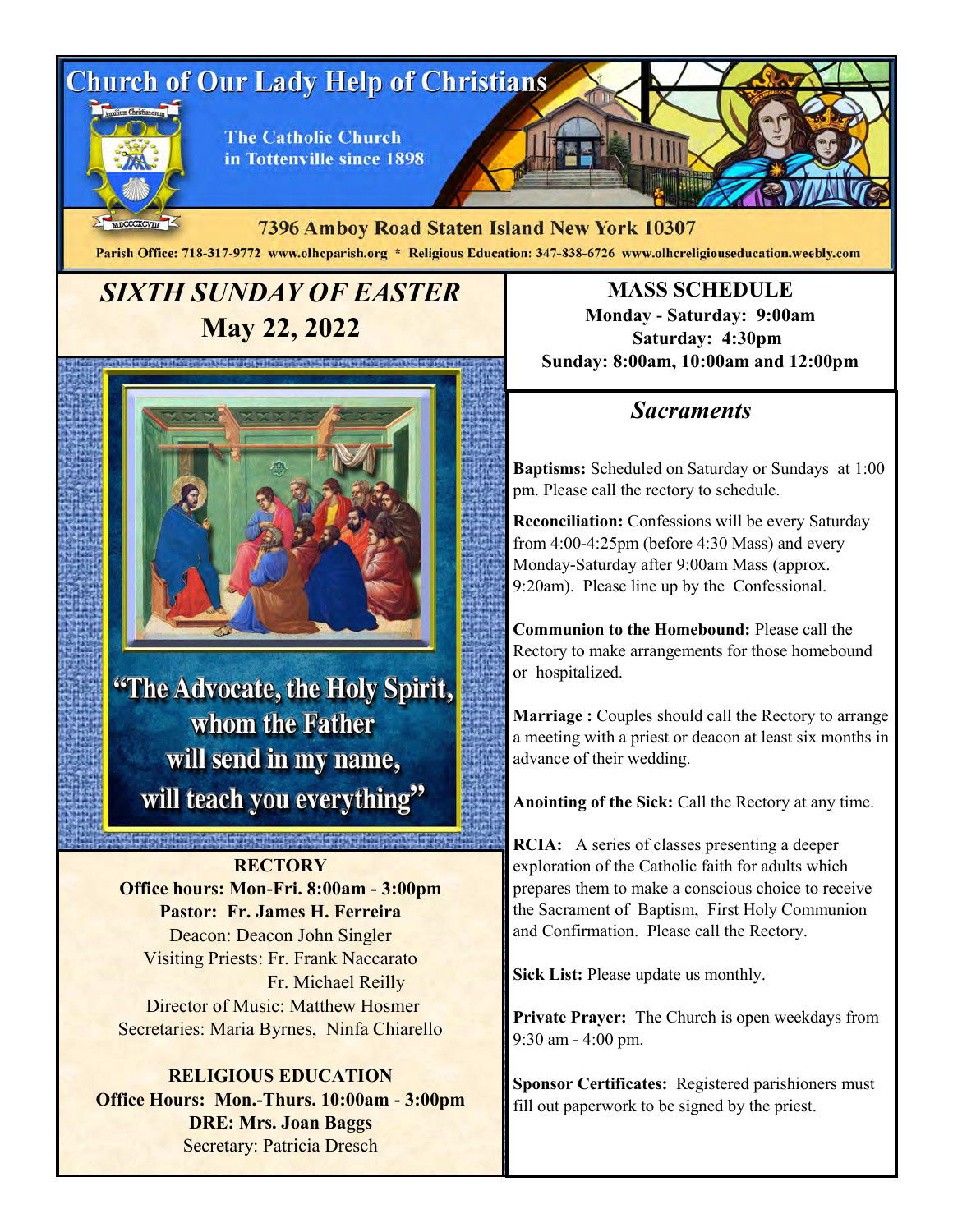| SIXTH SUNDAY OF EASTER<br>MAY 22, 2022 PG. 2 |                                                                                                                                                                       |                                                                                           |  |  |
|----------------------------------------------|-----------------------------------------------------------------------------------------------------------------------------------------------------------------------|-------------------------------------------------------------------------------------------|--|--|
|                                              | <b>WEEKLY MASS INTENTIONS</b>                                                                                                                                         | <b>MEMORIAL OFFERINGS</b>                                                                 |  |  |
|                                              | SATURDAY, May 21, 2022                                                                                                                                                | <b>Week of May 21, 2022</b><br><b>Bread and Wine</b>                                      |  |  |
| 9:00am:<br>4:30pm:                           | <b>Mary Gargano</b><br>Requested by The Vasaturo Family<br><b>The Tartaglia Family</b><br>Requested by Roseann and Joseph Gloria                                      | The People of our Parish<br><b>Sanctuary Lamp</b><br><b>The People of our Parish</b>      |  |  |
| <b>SUNDAY, MAY 22, 2022</b>                  |                                                                                                                                                                       | <b>Altar Candles</b>                                                                      |  |  |
| 8:00am:<br>10:00am:<br>12:00pm:              | <b>The People of Our Parish</b><br><b>Marino and Elizabetta Desantis</b><br>Requested by Caterina Giampietro<br><b>Carolyn Leary</b><br>The Members of the OLHC Choir | The People of our Parish<br><b>Altar Flowers</b>                                          |  |  |
| <b>MONDAY, MAY 23, 2022</b>                  |                                                                                                                                                                       | <b>WEEKLY SACRIFICIAL</b><br><b>OFFERINGS:</b><br>$5/14 \& 5/15 : $6,773.$                |  |  |
| 9:00am:                                      | <b>Marge Smith</b><br>Requested by The Smith Family                                                                                                                   | WHICH INCLUDES PARISH PAY<br>THANK YOU FOR YOUR SUPPORT.                                  |  |  |
| TUESDAY, MAY 24, 2022                        |                                                                                                                                                                       | PLEASE NOTE:<br>YOU CAN SUBMIT YOUR WEEKLY                                                |  |  |
| 9:00am:                                      | <b>Julie Coniff</b><br>Requested by Carol and Robert Vigneri                                                                                                          | <b>CONTRIBUTIONS BY</b><br>CONNECTING TO WESHARE AT<br>olhcparish.churchgiving.com        |  |  |
| <b>WEDNESDAY, MAY 25, 2022</b>               |                                                                                                                                                                       | or call 1-877-316-0260<br>OR DROP OFF YOUR ENVELOPES IN THE<br>RECTORY MAILBOX.           |  |  |
| 9:00am:                                      | Julia McDowell<br>Requested by Joe Nolan and Family                                                                                                                   | <b>Crossroad Collection</b><br><b>Every 4th Sunday after all Masses</b>                   |  |  |
|                                              | <b>THURSDAY, MAY 26, 2022 THE ASCENSION OF THE LORD</b>                                                                                                               | 50/50 Club<br>\$5.00 Donation You can't win it if you're                                  |  |  |
| 9:00am:                                      | <b>James L. Burke</b><br>Requested by Margaret Burke                                                                                                                  | not in it!                                                                                |  |  |
|                                              | <b>7:00PM: MASS OF THE ASCENSION OF THE LORD</b>                                                                                                                      | <b>First Friday</b><br>Mass at 9:00 am                                                    |  |  |
| <b>FRIDAY, MAY 27, 2022</b>                  |                                                                                                                                                                       | <b>Adoration/Benediction at 9:30am</b><br><b>Recitation of the Rosary</b>                 |  |  |
| 9:00am:                                      | <b>Ethel Perricone</b>                                                                                                                                                | Daily after the 9am Mass                                                                  |  |  |
| SATURDAY, MAY 28, 2022                       |                                                                                                                                                                       | <b>Rosary to Our Lady of Fatima</b><br>The 13th of every month 6:00 pm                    |  |  |
| 9:00am:<br>4:30pm:                           | <b>Attilio Guardascione</b><br>Requested by the Yalenti Family<br><b>Therese Bromm</b><br>Requested by the Lavin Family                                               | <b>St. Edward's Food Pantry</b><br>6581 Hyland Boulevard SINY<br>1st Weekend of the Month |  |  |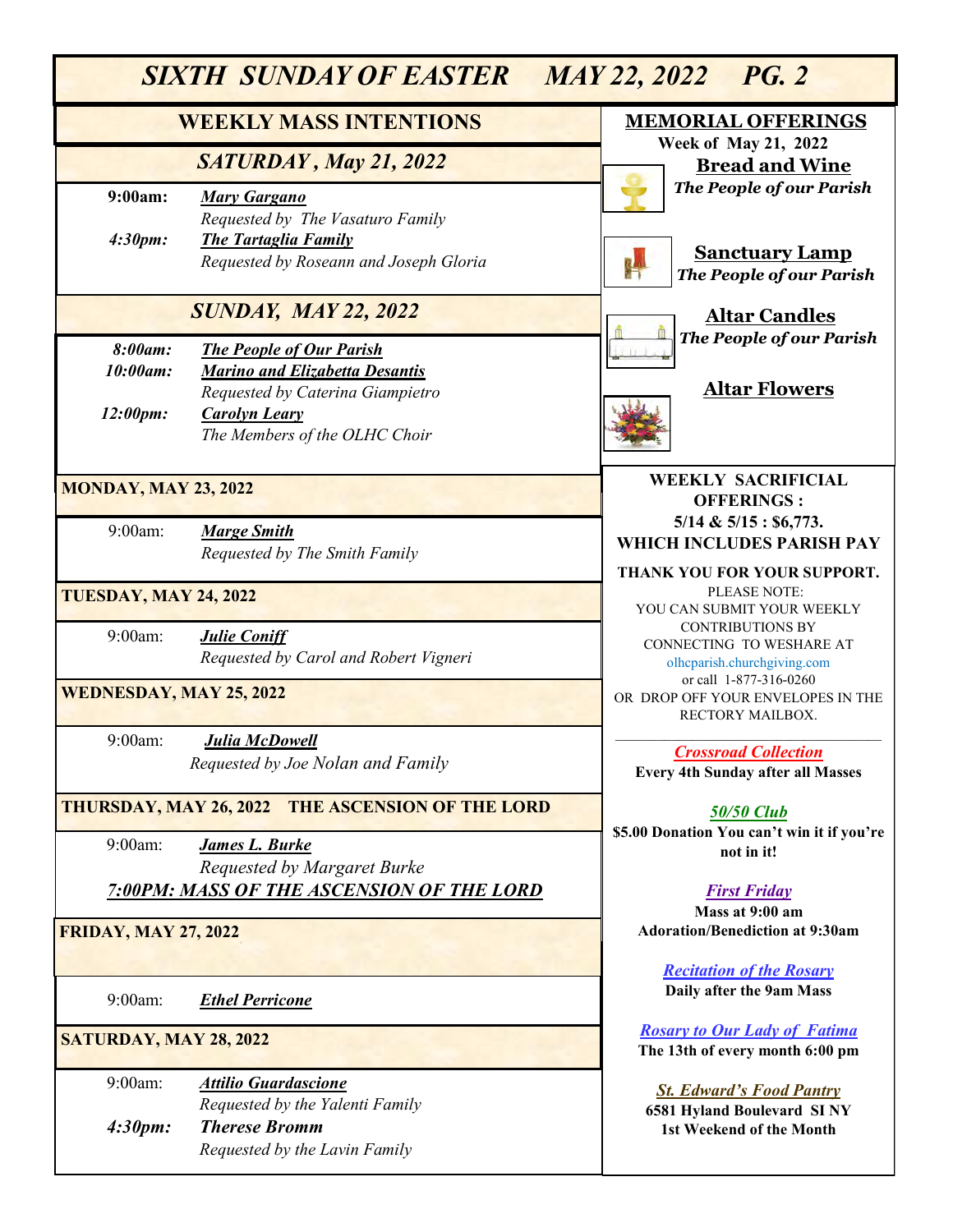*The Litany of Loreto, or the Litany of the Blessed Virgin Mary, is an official Litany of the Church approved by Pope Sixtus V in 1587 for use by all the faithful. It was one of 6 litanies approved for public recitation. Litanies are beautiful and simple ways to call to mind the mysteries of our faith in a way that leads to deeper participation and love of them. Traditionally, people who pray the Rosary add this prayer at the end. I have a great memory of Sr. Mary Bosco, now 97 years old, who was Cardinal Dolan elementary school teacher, reciting the Litany of Loreto by memory as I was accompanying her in a car ride in Ireland. She was 93 then and still remembered. I have never reached that level (I use my phone most of the time to recite it) but I have found it a beautiful help in fostering greater devotion to our Immaculate Mother Mary in my life. In honor of our patroness, Our Lady Help of Christians, whose feast day is May 24, I recommend this prayer to become a part of your prayer life as well.*

*Litany of Loreto:*

9:00am: *Concetta DiCesare, Lidia and Domenico Olivo God the Father of Heaven, Have mercy on us. Mystical rose, pray for us. Requested by Olivo and Fiorica Families God the Son, Redeemer of the world, Have mercy on us. Tower of David, pray for us. Lord, have mercy on us. Christ, have mercy on us. Lord, have mercy on us. Vessel of honor, pray for us. Christ, hear us. Christ, graciously hear us. Singular vessel of devotion, pray for us. God the Holy Ghost, Have mercy on us. Tower of ivory, pray for us. Holy Trinity, one God, Have mercy on us. House of gold, pray for us. Holy Mary, pray for us. Ark of the Covenant, pray for us. Holy Mother of God, pray for us. Gate of Heaven, pray for us. Holy Virgin of virgins, pray for us. Morning star, pray for us. Mother of Christ, pray for us. Health of the sick, pray for us. Mother of divine grace, pray for us. Refuge of sinners, pray for us. Refuge of sinners, pray for us. Mother most pure, pray for us. Comforter of the afflicted, pray for us. Mother most chaste, pray for us. Help of Christians, pray for us. Mother inviolate, pray for us. Queen of angels, pray for us. Mother undefiled, pray for us. Queen of patriarchs, pray for us. Mother most amiable, pray for us. Queen of prophets, pray for us. Mother most admirable, pray for us. Queen of apostles, pray for us. Mother of good counsel, pray for us. Queen of martyrs, pray for us. Mother of our Creator, pray for us. Queen of confessors, pray for us. Mother of our Savior, pray for us. Queen of virgins, pray for us. Virgin most prudent, pray for us. Queen of all saints, pray for us. Virgin most venerable, pray for us. Queen conceived without Original Sin, pray for us. Virgin most renowned, pray for us. Queen assumed into Heaven, pray for us. Virgin most powerful, pray for us. Queen of the most holy Rosary, pray for us. Virgin most merciful, pray for us. Queen of peace, pray for us. Virgin most faithful, pray for us. Lamb of God, who takes away the sins of the world, Spare us, O Lord. Mirror of justice, pray for us. Lamb of God, who takes away the sins of the world, Graciously hear us, O Lord.*

*Seat of wisdom, pray for us. Lamb of God, who takes away the sins of the world, Have mercy on us. Cause of our joy, pray for us. Pray for us, O Holy Mother of God, That we may be made worthy of the promises of Christ Grant, we beseech Thee, O Lord God, that we Thy Servants may enjoy perpetual health of mind and body and by the glorious intercession of the Blessed Mary, ever Virgin, be delivered from present sorrow and enjoy eternal happiness. Through Christ Our Lord. Amen*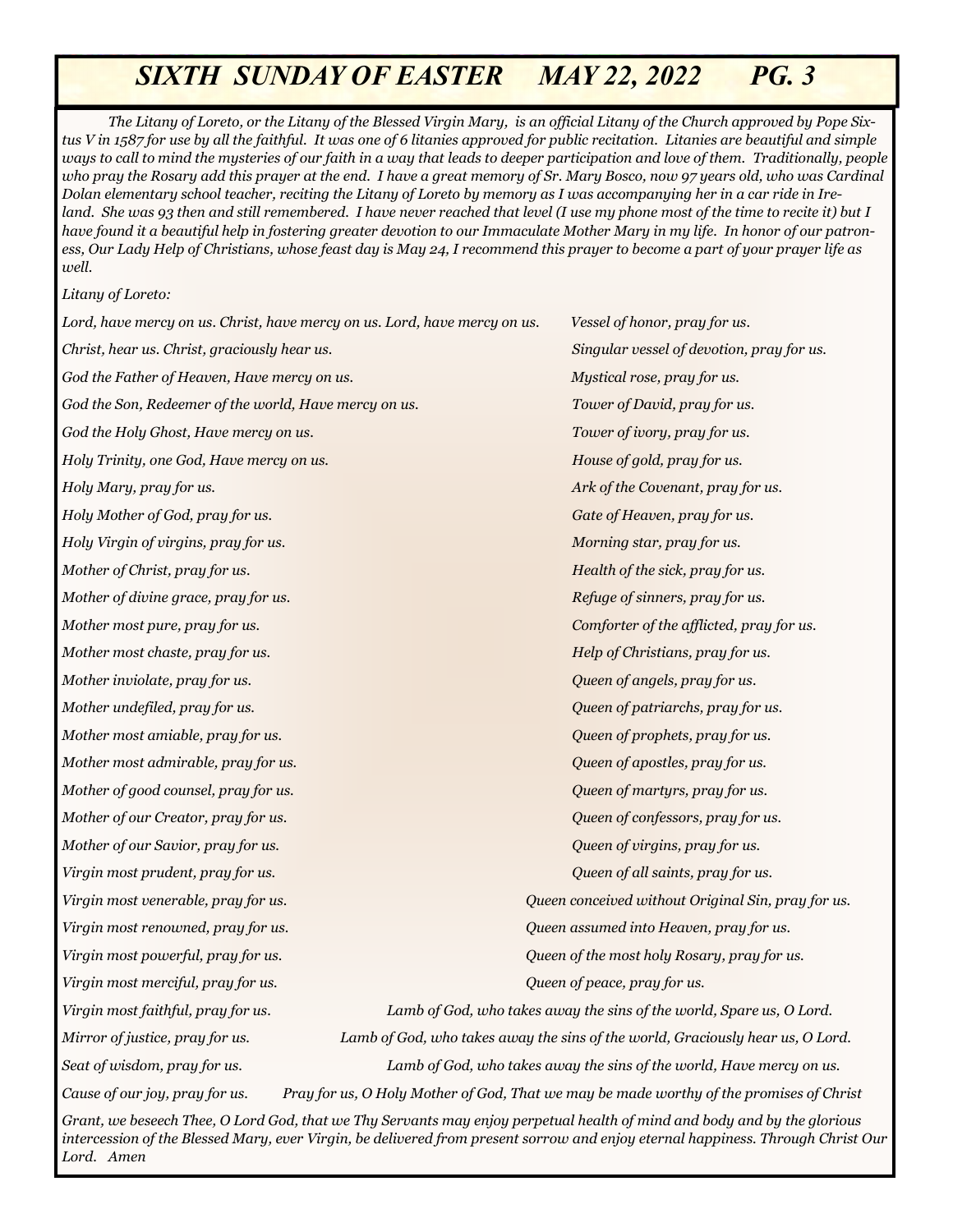

*Let us pray for all the deceased of the Parish especially, Lucy Anderson and Mary Eagle* 

#### **PLEASE PRAY FOR OUR SERVICE MEN AND WOMEN**



*ANDREW S. ASWARD SC STEVEN DENOBLE AFGHANISTAN PAUL ALBANESE ROMANIA BRIAN P. FLEMING KUWAIT DIANA ALBANESE WASH. STATE MASON MORGANTE NC DAVID BAGGS NY CODY ROBSINSON NC THOMAS BROWN AFGHANISTAN SHAWN ROBINSON WA MICHAEL DEDDO, III ALASKA* 

#### **PLEASE PRAY FOR THE PEOPLE OF OUR**  Skip Fiore **PARISH Please let the rectory know if you would like to**

**remove anyone from this sick list. Thank you \_\_\_\_\_\_\_\_\_\_\_\_\_\_\_\_\_**

Alexander Angelo Alberga Robert Alongi Anna Ambrosole Jake Aspinall Aubrey Roseann Brock Joseph Burzo Stephen Cacase Patricia Calabrese Theresa Cardinale Salvatore Cortes Carmela Luca Carsen Dennis Castelli Mike Chadwick Stacey Cohen Sylvia Cohen Sharonlee D. Joseph D'Angelo Daniel Danny Elvira DeLuzio Ellen Derowki Andrew DiLorenzo John Dilgen Barbara Doty Marie Dunigan Dennis Emperor Nicolette Falzone Maryann Fazio Joe Ferrari

Ramona Fogelstrom Nancy Flynn Emilyrose Gagliardi George Gina Laura Grzeskowiak Kian Griffiths Debra Houshmondrad Thomas Jacob Jeremy Kathy Robert Kilsby Thomas Kilgannon Nancy King Gianna Kovacs Rafael Laskowski Maria LaSorsa Ginnie Ledwon Flora Lucchese Ralph Lucchese Joseph Liotine Anthony Lodareo Scuoto Maisco Ed Malley Matthew Maureen G. Ken McCall Joseph Mariconda Peter Marsh Patty McNichol Vincent Merola Franco Migliorini Roberta Miro Peter Monfasani Joan Orena Linda Palermo SPC Sean Pesce Raymond Perry, Jr. Robert Robin Rodolfo

Frances Rotunno Philip Russo Edward Svennigsen Jordan S. Patricia Savino Stephanie Christopher Seiler Stacey Strongarone Gladys Tanecredi Tara Justin Too Carl Termine, Jr. Aiden Truscelli Annette VanTine Wayne Kathy Whitehurst Joseph Yasso

 *Our Lady Help of Christians welcomes all newly baptized to your new Parish Family* 



## A MESSAGE FROM



## **TIMOTHY CARDINAL DOLAN**

*If you are celebrating 50 Years of Marriage in 2022, you are invited to a Golden Jubilee Wedding Mass at St. Patrick's Cathedral on Sunday, June 5th at 2:30pm. We invite each couple with up to four family members and friends as well. Please see the Church lobby bulletin boards for information on how to join in on this momentous milestone in your married life.* 

*\_\_\_\_\_\_\_\_\_\_\_\_\_\_\_\_\_\_\_\_\_\_\_\_\_\_\_*



## The Memorare

Remember O most gracious Virgin Mary, that never was it known that anyone who fled to thy protection, implored thy help or sought thy intercession was left unaided.

Inspired with confidence, I fly to thee, O Virgin of virgins my Mother, to thee do I come; before thee I stand, sinful and sorrowful.

O Mother of the Word Incarnate, despise not my petitions, but in thy mercy hear and answer me.

Amen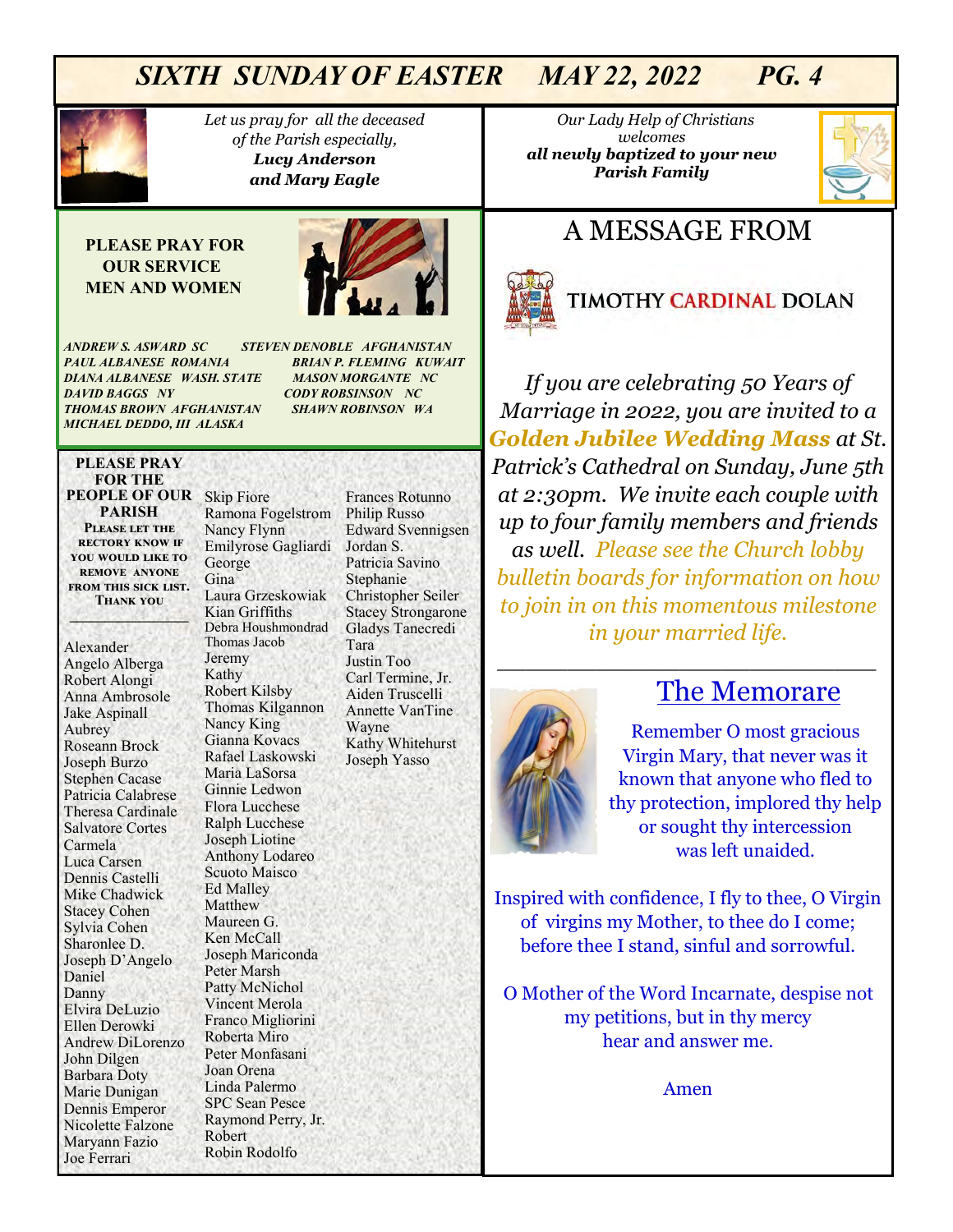#### **RESPECT LIFE NEWS**



We are grateful to OLHC for continuing to be a lifeline and a consistent encourager of the work to save babies from abortion. This parish is saving lives. Call Ginny if you want to get more involved.

646 267 6456 .

#### **CHURCH NEWS/PARISH EVENTS AT: SOUTH SHORE GOLF COURSE**

Join Our **Golf Outing** 

**SAVE THE DATE: FRIDAY JUNE 17TH**

**OLHC 24TH ANNUAL GOLF OUTING (All proceeds to go toward the new roof for the church) GOLF PACKAGE: 8AM SHOTGUN: INCL. CART, INCL. FULL BREAKFAST, SNACKS AND BEVERAGES GAMES THROUGH OUT THE DAY, OPEN BAR LUNCHEON 1PM TO FOLLOW AT: OLD BERMUDA INN - \$180. PER PERSON** 

 **OPEN BAR-LUNCHEON ONLY: \$70. PER PERSON GOLF OUTING/LUNCHEON IS OPEN TO ALL PARISHIONERS, FAMILY AND FRIENDS \*MONETARY DONATIONS ARE WELCOME \*BE A CORPORATE/ BUSINESS SPONSOR WE WILL ADVERTISE YOUR BUSINESS. CALL THE RECTORY IF INTERESTED**

#### **HOLE SPONSORS \$100.**

**(SEE GOLF FLIERS IN THE LOBBIES) FOR ANY ADDL. INFO. PLEASE CALL THE RECTORY.** 

#### **RELIGIOUS EDUCATION NEWS**

**Office Hours Monday through Thursday 10:00 AM to 3:00 PM**

**Office Phone: 347-838-6726 Cell Phone: 718-227-2441**

#### **Email: joan.baggs@olhcparish.org**

#### **Announcements:**

Congratulations to the children who received their First Eucharist on Saturday, May 7th Thank you to their Catechist Mrs. Stacie Vota who prepared them so well.

#### $\mathcal{B}$  , in the function of  $\mathcal{B}$  , i.e., i.e., **Religious Education will be accepting donations for our Family Parish BBQ .**

**We are collecting pre-made baskets, summer themed items and junk food items to make baskets to raffle off that day. All items can be dropped off at the Religious Ed office or when your child comes to class. Thank you so much for your generosity!!**

> *God Bless you, Mrs. Joan Baggs DRE*

#### **MUSIC MINISTRY: DIRECTOR:**  MATTHEW HOSMER

For all music needs and information, please contact:

> Mr. Hosmer at: OLHCmusicdirector@gmail.com